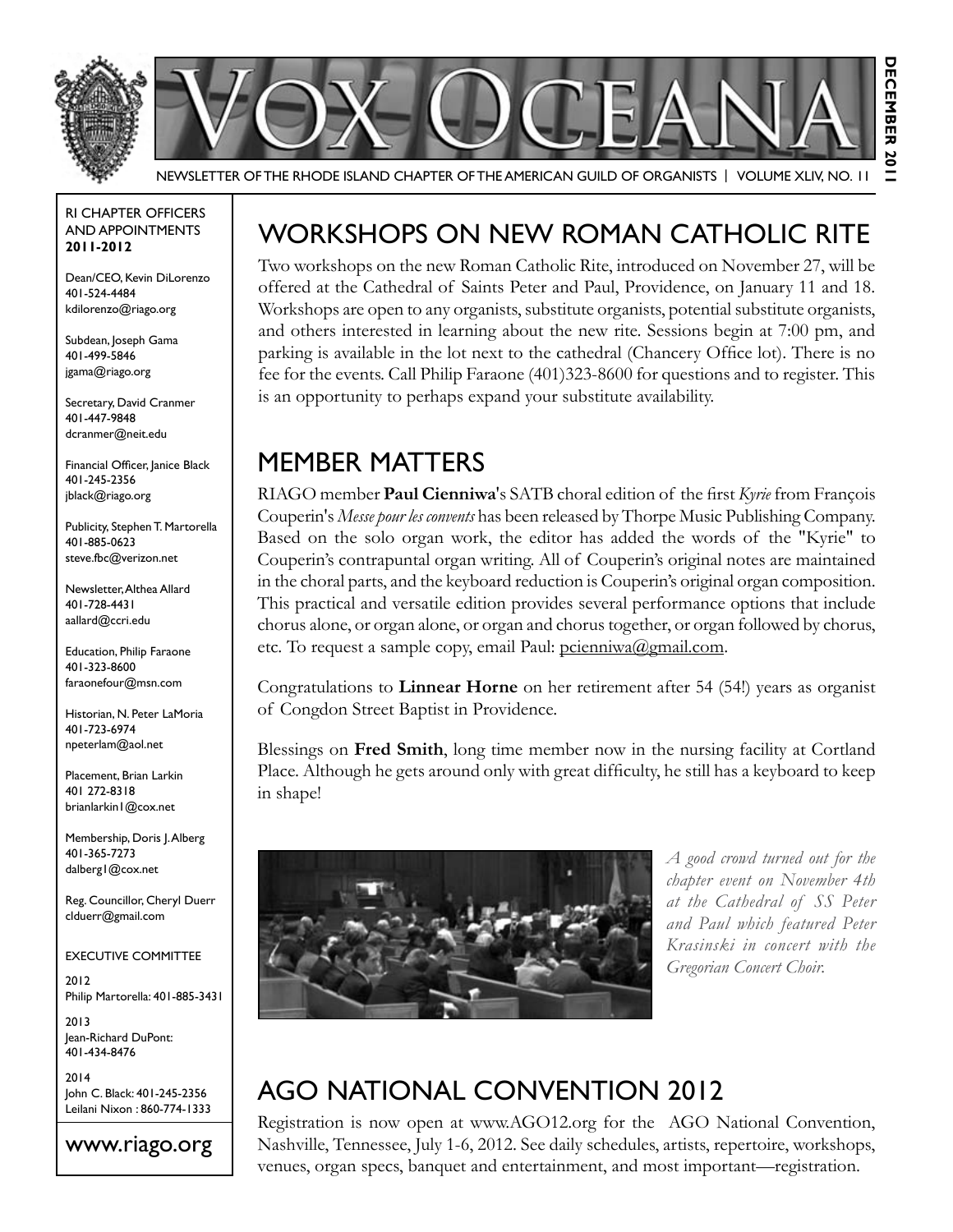## **EVENTS**

#### **Friday, December 2, 8:00 pm:**

Brown University Chorus, **Frederick Jodry,** director, presents Handel's *Messiah* in Sayles Hall on the Main Green accessible from Waterman or George streets. Tickets: 401-863-3234. For many other Brown University musical events visit brown.edu/music/events or call 401-863-3234.

#### **Friday, December 2, 8:00 pm:**

**Stephen Martorella** performs George Gershwin's *Rhapsody in Blue* with the Rhode Island College Wind Ensemble, **Joseph Foley,** conductor in Roberts Hall of the Rhode Island College campus. The program is entitled *Orchestral Showpieces for Band*. General admission \$10. Info: 401-456-9883

#### **Saturday, December 3, 7:30 pm:**

**Zefiro** sings seasonal music by Byrd, Sweelinck, Holst, Poulenc, and more. *O magnum mysterium* Saint Stephen's Church, 114 George Street, Providence. Tickets \$15, Seniors and Students \$10.

#### **Sunday, December 4, 3:00 pm:**

Gregorian Concert Choir and Festival Orchestra "The Sounds of the Season" benefit concert at the Cathedral of Saints Peter and Paul. 331-2434 for information on tickets.

#### **Sunday, December 4, 7:00 pm:**

Christmas Candlelight Concert features Phillips Music Ensembles and is preceded at 6:30 by **Terri Viveiros**, harpist. Enjoy the sound of voices, chimes, bells, harp and organ. Phillips Memorial Baptist, Church, 565 Pontiac Avenue, Cranston. Offering accepted.

#### **Friday, December 9, 7:00 pm:**

Concert by **Dan Schutte**, nationally acclaimed composer, at the Cathedral of Saints Peter and Paul, Providence. Contact person: Ken Ruschetta (508) 496- 1317; kenruschetts@comcast.net

#### **Friday, December 9, 8:00 pm:**

Aurea performs *A Child's Christmas in Wales* by Dylan Thomas at the First Unitarian Church Providence, Benevolent at Benefit Streets. Featuring Bach's Fifth Brandenburg and a newly discovered viola concerto, with works of Vivaldi, Granger, Clarke and festive old English carols. Tickets: Adults/\$25; Seniors/\$20; Students/\$15; Children/\$5 Performers: **Nigel Gore,** 

#### **Chris Turner, Adam Workman, Charles Sherba, Alexey Shabalin, Consuelo Sherba, Jing Li, and Fred Jodry**.

#### **Sunday, December 11, 4:00 pm:**

St. Gregory the Great Music Ministry will present a *Concert of Lessons and Carols* featuring biblical readings and songs to celebrate the seasons of Advent and Christmas. The Parish Choir, Children's Choir, Youth Ensemble, Emmaus Ensemble and guest soloists will perform. St. Gregory the Great Church, 360 Cowesett Rd, Warwick. Free will offering to benefit the "Keep the Heat On" campaign for heating assistance in RI. 884-1666.

#### **Sunday, December 18, 2:00 pm:**

Cumberland-Lincoln Community Chorus, **Judith Lynn Stillman,** director, performs a Holiday Concert with guest artist **Stephen Martorella** at The First Baptist Church in America, 75 North Main Street, Providence. Free admission, donations accepted.

#### **Sunday, December 18, 3:00 pm:**

Messiah Christmas Concert by Providence Adult String Ensemble, **Jonne Gomes**, Director, and Newman Church Adult Choir, **Geoffrey Greene**, Director. Featuring **Alisa Cassola**, Soprano; **Barbara Youmans**, Alto; **Neil Letendre**, Tenor; **Paul Hutchins**, Baritone. \$10 suggested donation to benefit Newman's music program. Newman Congregational Church, 100 Newman Avenue, Rumford. 434-4742; newmanchurch@ verizon.net (See flyer.)

#### **Sunday, December 18, 4:00 pm:**

Patrick Aiken, Organist and Choirmaster, Central Congregational Church, presents a "Candlelight Service of Christmas Music" featuring adult and children's choirs, free and open to the public, 296 Angell Street, Providence. 331-1960 for further info. Handicap accessible.

#### **Sunday, December 18, 3:30pm:**

Gloriae Dei Artes organists offer "O Come Emmanuel: Celebrating Advent into Christmas" featuring works of Near, Mulet, Beck, Chapman, and Chenault on the E.M. Skinner organ at the Church of the Transfiguration in Orleans, MA. Tickets \$25, \$20 seniors; 18 & under free. (508) 240-2400 or visit gdaf.org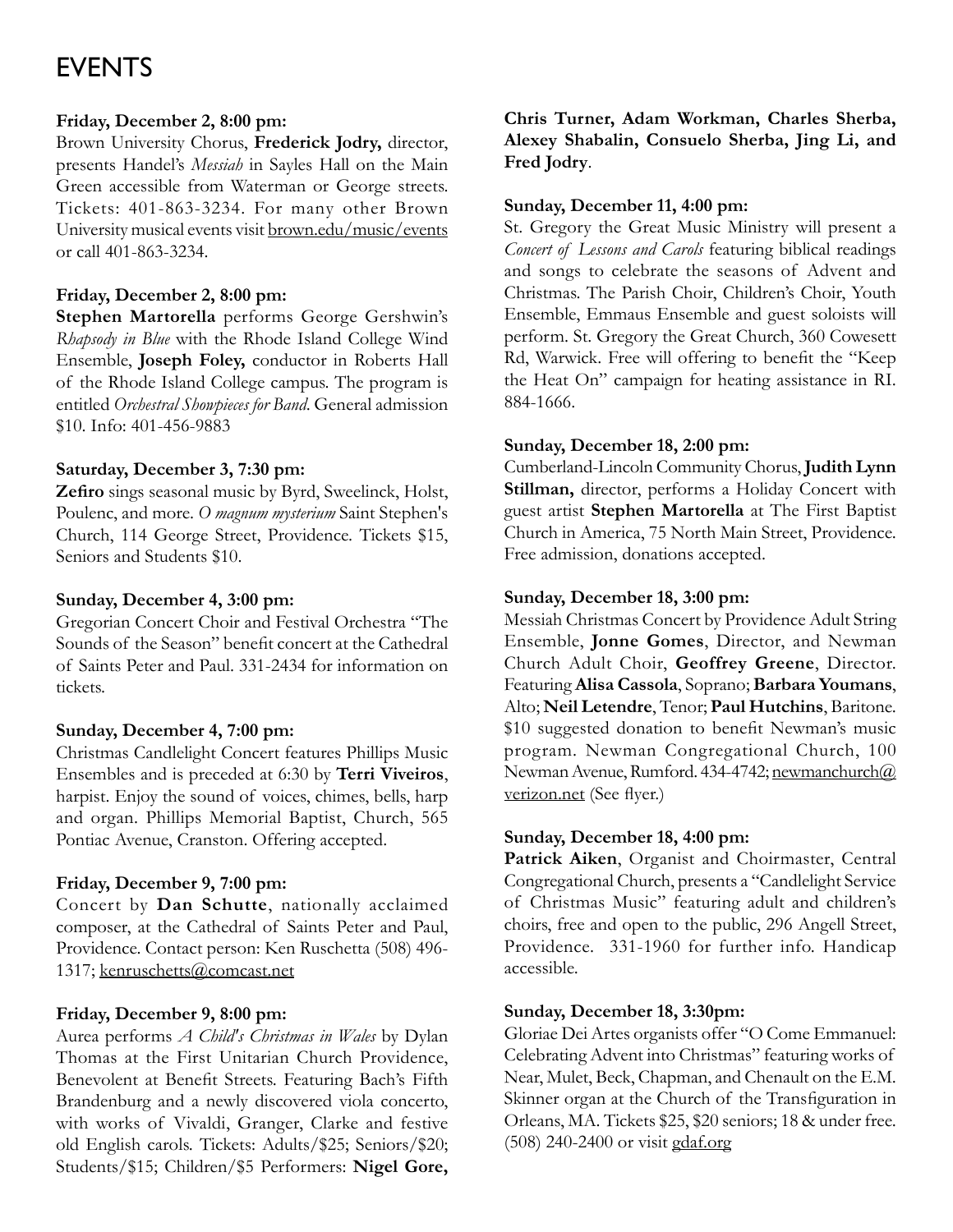### A Memoir of My Musical Life

#### by Brian Larkin

*The following is excerpted from Brian Larkin's response to a request from his family and friends to share some of his wideranging recollections as an organist. We thank him for sharing and hope to publish segments periodically.–The Editor* 

#### PART 5

At the time of the inception of the St. Dunstan's Conference, Hollis had been organist/choirmaster at St. Stephen's for many years. In a bit of nasty church intrigue, Hollis had been asked to tender his resignation at St. Stephens. He was enormously popular with many parishioners, but when the smoke cleared, he was out and deeply hurt. Anecdotally, it was my understanding that Mr. Brown was more than miffed by Hollis's departure from St. Stephen's and felt that this conference would be a creative distraction for him. By March of 1968 Hollis sent out a letter of inquiry to friends in the region to test the waters and see if there was any interest in a *five day* conference featuring workshops by Marilyn Mason (organ), Elaine Brown (choral), and concerts by George Faxon and the Boston Trinity Choir, The Peloquin Chorale, Fred MacArthur and William Dinneen. The trustees advanced the conference \$4500, holding back \$500 "for emergencies" and pretty much gave Hollis carte blanche as director. In his letter to the musical community, Hollis mentioned that the conference was subsidized but that a small fee was necessary. The fee was \$10!—for the week! That same amount of about \$5000 was granted each year. In the beginning the funds went a long way. In the last years, my budget was nearly \$40,000 to stage the conference in Newport. Lots of things were done with a handshake in 1968. In the later years it was contract negotiations, vendors, hotel management and the rest. When it was in Providence, the Conference had the resources of Brown University for housing, meals and many other amenities. Hollis himself supplied a large music display from his company Hollis E Grant Music. His connections with the music publishing industry gave him access to the latest things on the market.

The first St. Dunstan's College Conference on Sacred Music was to open the evening of Monday, September 9th with an organ recital by Frederick MacArthur at Central Congregational Church on Angell St. Marilyn Mason taught organ all week and gave a recital at St. Stephen's on Thursday. Faxon, Dinneen, Alexander Peloquin, Malama Providakes and Sonya Garfinkle rounded out the week of singing, playing, networking and of course, tea and sherry at five!

The newspaper critic, Ruth Tripp gave a sterling review to the proceedings and noted that the brilliant opening program was played by Jack Fisher of Boston University at St. Stephen's! Fred MacArthur had broken his leg in a fall while on vacation in Maine.

With the positive reviews of students, the listening public and the music critic of the Providence Evening Bulletin and morning Journal it appeared that the Conference was a smashing success. A letter in the archives to Hollis from Anne Brown offers her congratulations and the notion that "this affair" made a deep impression on Providence. She also offered her apologies for missing Hollis's "après conference" party at his summer home in Little Compton. These annual events are still legendary. The house began life as a dairy barn that Hollis and his wife Hazel transformed into a one of a kind showplace filled with mementos of their world travels, art, sculpture and wonderful books. The post conference parties included the entire faculty, staff and trustees. To be in the room with all of that talent, kicking back after a long week, was magic, and the conversations treasured memories.

…but I was not at that first conference. I was busy getting married and on my honeymoon. Hollis excused me, and we were deep into planning the next season almost right away.

## City of Big Sounds

#### OHS 2012 in Chicago

The Organ Historical Society convention committee invites you to six days of exciting events featuring more than 25 organs in the Chicago area, July 8-13. Registration is open to anyone interested in organ building, music history, organ repertoire, or just simply enjoying a trip to the "City of Big Sounds" on the shores of Lake Michigan.

From Orchestra Hall to Rockefeller Chapel, the convention venues include extraordinary instruments of many styles and sizes. Many performers, Nathan Laube and David Schrader to name only two, have connections to Chicago and will highlight music by noted Chicago composers from the past 100 years.

Opening day features Wolfgang Rubsam in concert. For more information, go to organsociety.org/2012/ We hope to see you and your colleagues in Chicago next summer!